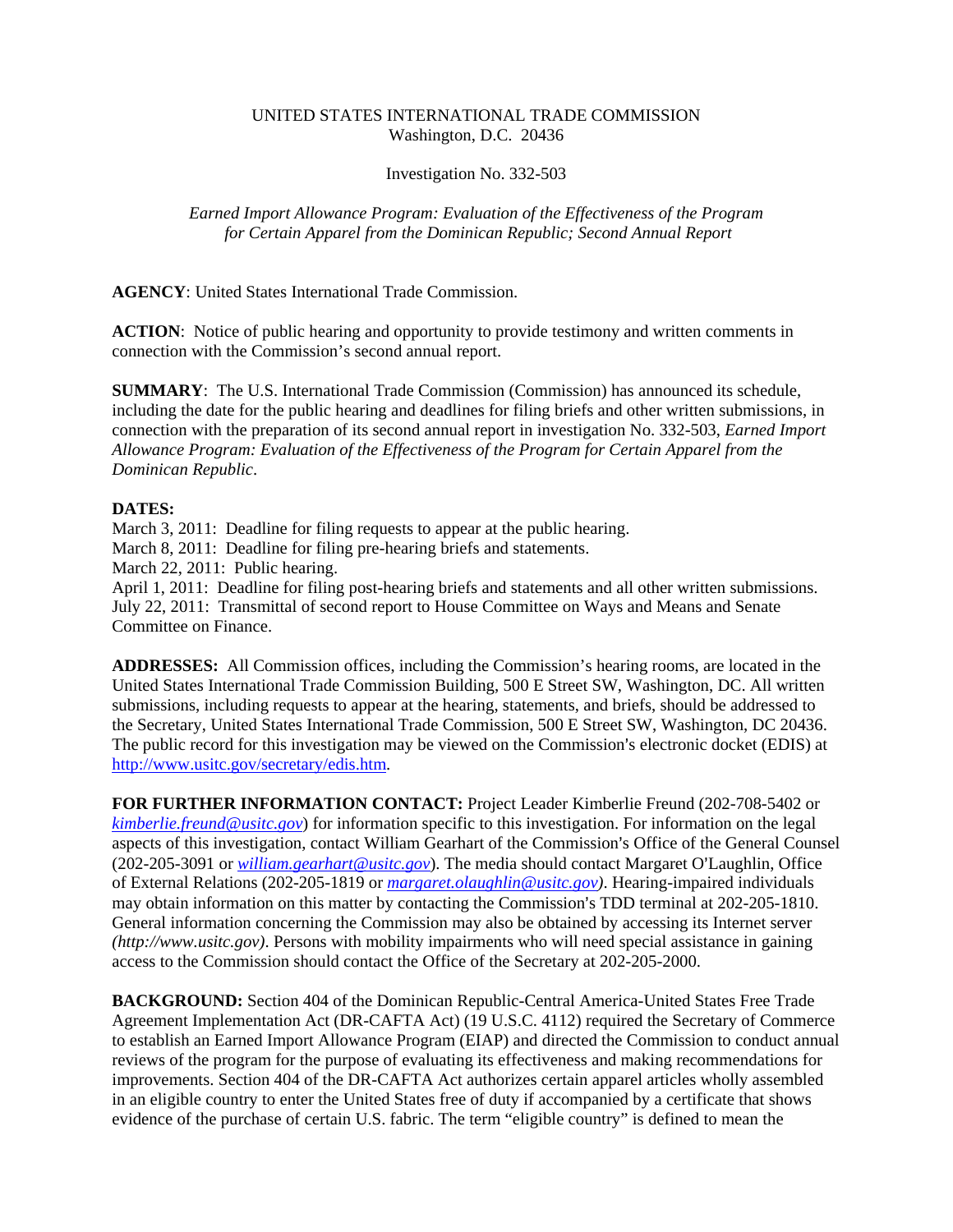Dominican Republic. More specifically, the program allows producers (in the Dominican Republic) that purchase a certain quantity of qualifying U.S. fabric for use in the production of certain bottoms of cotton in the Dominican Republic to receive a credit that can be used to ship a certain quantity of eligible apparel using third country fabrics from the Dominican Republic to the United States duty free.

Section 404(d) directs the Commission to conduct an annual review of the program for the purpose of evaluating the effectiveness of the program and making recommendations for improvements. The Commission is required to submit its reports to the House Committee on Ways and Means and the Senate Committee on Finance. The Commission submitted its first annual report (USITC Publication 4175) on July 28, 2010 and expects to submit its second report to the committees by July 22, 2011.

The Commission instituted this investigation pursuant to section 332(g) of the Tariff Act of 1930 to facilitate docketing of submissions and also to facilitate public access to Commission records through the Commission's EDIS electronic records system.

**PUBLIC HEARING:** A public hearing in connection with this second report will be held at the U.S. International Trade Commission Building, 500 E Street, SW, Washington, DC beginning at 9:30 a.m. on March 22, 2011. Requests to appear at the public hearing should be filed with the Secretary no later than 5:15 p.m., March 3, 2011, in accordance with the requirements in the "Submissions" section below. All pre-hearing briefs and statements should be filed not later than 5:15 p.m., March 8, 2011; and all posthearing briefs and statements responding to matters raised at the hearing should be filed not later than 5:15 p.m., April 1, 2011. If, at of the close of business on March 3, 2011, no witnesses are scheduled to appear at the hearing, the hearing will be canceled. Any person interested in attending the hearing as an observer or non-participant may call the Secretary (202-205-2000) after March 3, 2011, to determine whether the hearing will be held.

**SUBMISSIONS**: In lieu of or in addition to participating in the hearing, interested parties are invited to file written submissions concerning this investigation. All written submissions, including requests to appear at the hearing, statements, and briefs, should be addressed to the Secretary and must conform to the provisions of section 201.8 of the Commission's *Rules of Practice and Procedure* (19 C.F.R. 201.8). Section 201.8 requires that a signed original (or a copy so designated) and fourteen (14) copies of each document be filed. If confidential treatment of a document is requested, at least four (4) additional copies must be filed, in which the confidential information must be deleted (see the following paragraph for further information regarding confidential business information). The Commission's rules authorize filing submissions with the Secretary by facsimile or electronic means only to the extent permitted by section 201.8 of the rules (see Handbook for Electronic Filing Procedures,

*http://www.usitc.gov/secretary/fed\_reg\_notices/rules/documents/handbook\_on\_electronic\_filing.pdf*). Persons with questions regarding electronic filing should contact the Secretary (202-205-2000).

Any submissions that contain confidential business information must also conform to the requirements of section 201.6 of the Commission's *Rules of Practice and Procedure* (19 C.F.R. 201.6). Section 201.6 of the rules requires that the cover of the document and the individual pages be clearly marked as to whether they are the "confidential" or "non-confidential" version, and that the confidential business information is clearly identified by means of brackets. All written submissions, except for confidential business information, will be made available for inspection by interested parties.

The Commission intends to publish only a public report in this investigation. Consequently, the report that the Commission sends to the committees will not contain any confidential business information. Any confidential business information received by the Commission in this investigation and used in preparing